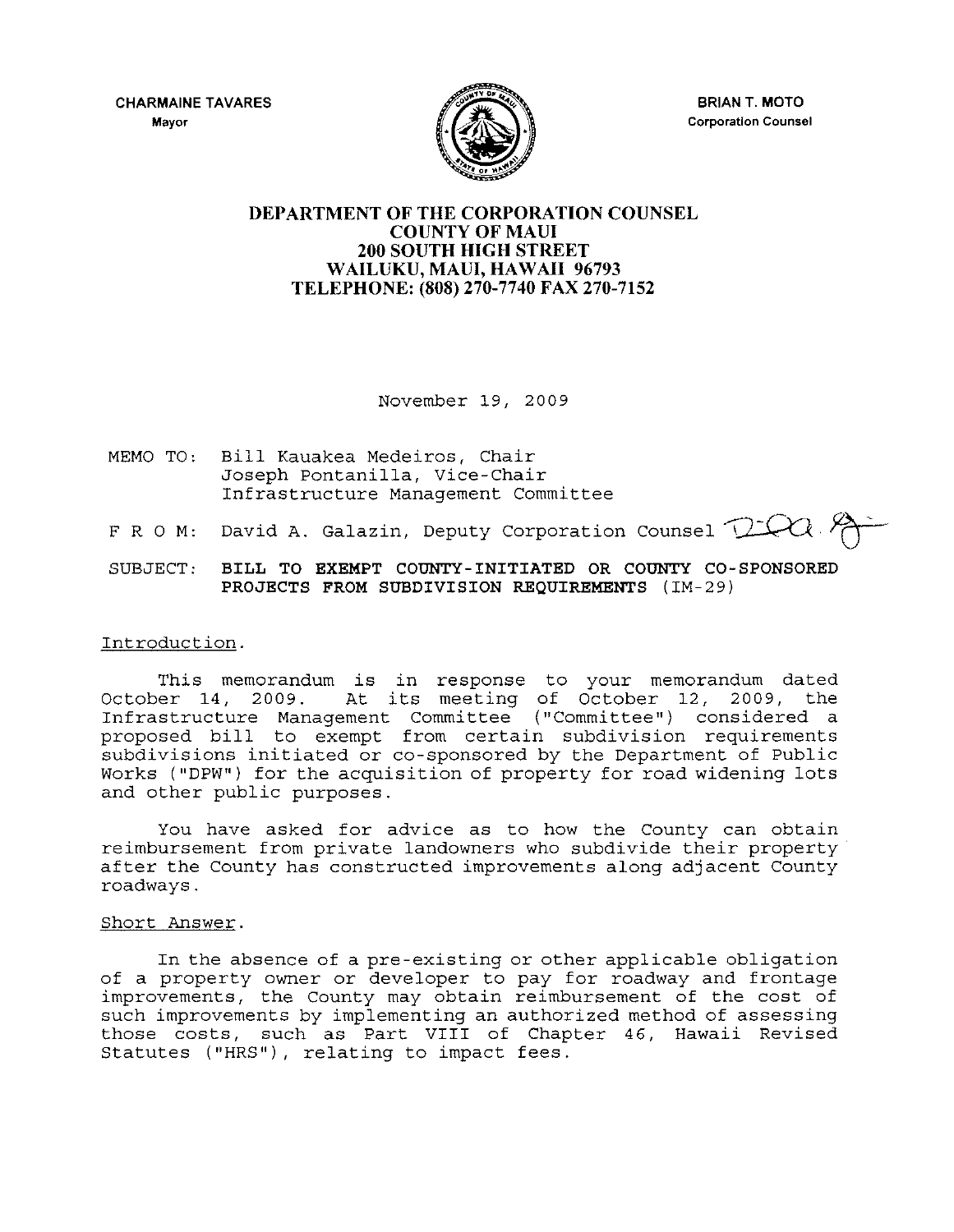Bill Kauakea Medeiros, Chair Joseph Pontanilla, Vice-Chair Infrastructure Management Committee November 19, 2009 Page 2

Analysis and discussion.

Chapter 18.20, Maui County Code ("MCC"), requires a subdivider to make certain roadway and frontage improvements, as a condition of subdivision approval, when the subdivision contains or is adjacent to substandard roadways. Roadway and frontage improvements are often not constructed unless and until a private developer<br>chooses to undertake a subdivision on adiacent property. When a chooses to undertake a subdivision on adjacent property. property owner subdivides property after an adjacent roadway has been improved as part of a County capital improvement project, that subdivider's improvement obligations under Chapter 18.20 are likely to be less costly as a result.

Depending on the circumstances, certain property owners may be obligated to make roadway or frontage improvements, or to fund such improvements in whole or in part, pursuant to pre-existing agreements or pursuant to conditions imposed by permits or land use entitlements. For example, special management area permits, State Land Use Commission permits, and changes in zoning may require a property owner, as a condition of the land use entitlement, to make, or pay for, various infrastructure improvements. Applications for building permits may also trigger mandatory infrastructure improvements in some circumstances. Where such binding obligations exist, and depending on the precise nature and scope of the obligation imposed, it may be possible for the County to obtain reimbursement of costs incurred in improving local roadways. In the absence of such obligations, however, County's ability to recover amounts spent for improvements is limited.

In the absence of a pre-existing or other applicable obligation of a property owner or developer to pay for roadway and frontage improvements, the County may obtain reimbursement of the cost of such improvements by implementing an authorized method of assessing those costs. One such method is the imposition of impact fees pursuant to Part VIII of Chapter 46, HRS.

In general, impact fees are moneys collected by local governments, as a condition of development approval, which finance municipal infrastructure improvements, including roadways.  $1$  Such fees can be collected prospectively, in anticipation of future municipal improvement projects, or collected on a pro-rata basis for construction projects that have already taken place. Section 46- 142, HRS, states:

<sup>&</sup>lt;sup>1</sup> See McQuillin Mun. Corp. § 25.118.50 (3rd ed.).